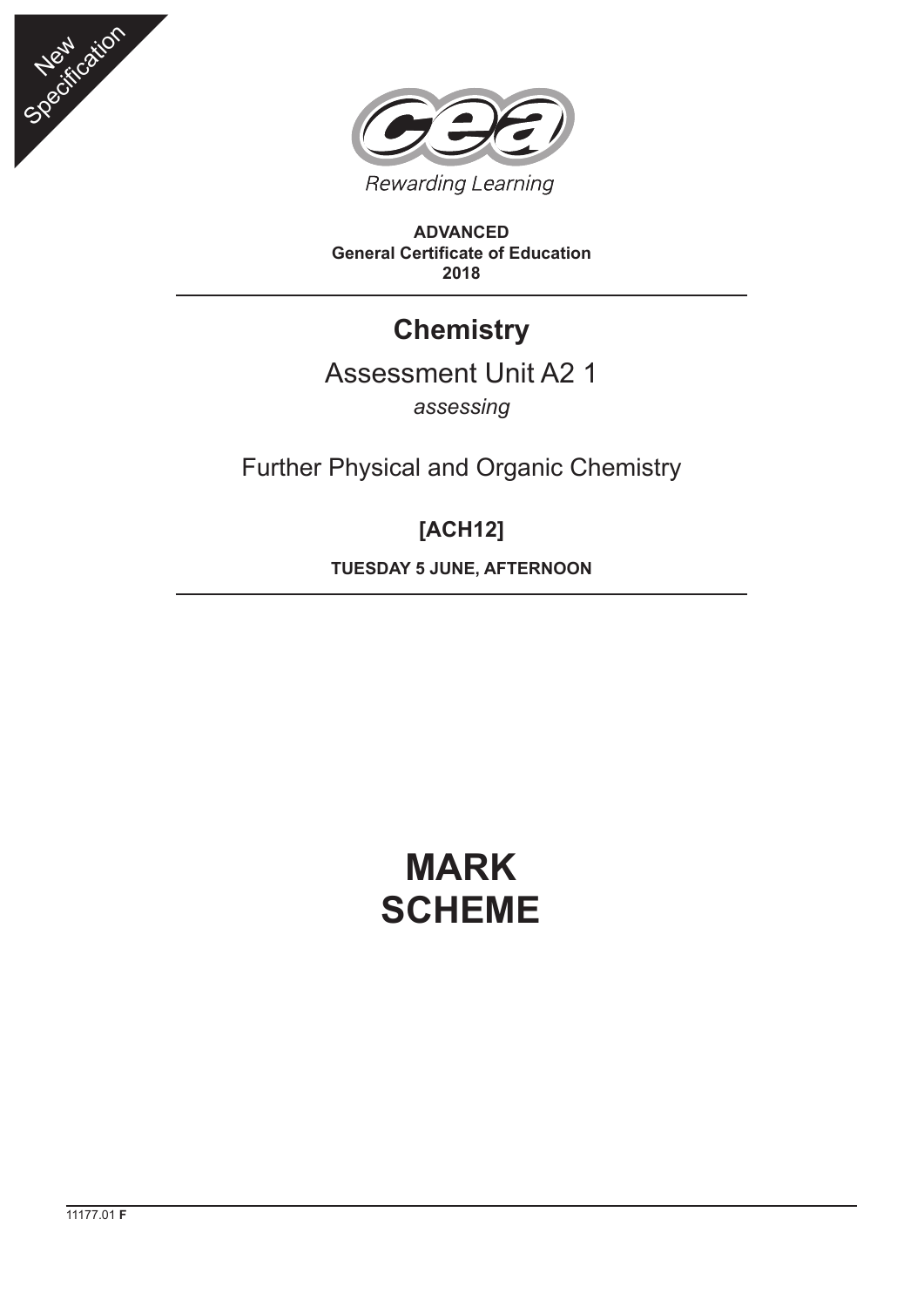#### **General Marking Instructions**

#### **Introduction**

Mark schemes are published to assist teachers and students in their preparation for examinations. Through the mark schemes teachers and students will be able to see what the examiners are looking for in response to questions and exactly where the marks have been awarded. The publishing of the mark schemes may help to show that examiners are not concerned about finding out what a student does not know but rather with rewarding students for what they do know.

#### **The purpose of mark schemes**

Examination papers are set and revised by teams of examiners and revisers appointed by the Council. The teams of examiners and revisers include experienced teachers who are familiar with the level and standards expected of students in schools and colleges.

The job of the examiners is to set the questions and the mark schemes; and the job of the revisers is to review the questions and mark schemes commenting on a large range of issues about which they must be satisfied before the question papers and mark schemes are finalised.

The questions and the mark schemes are developed in association with each other so that the issues of differentiation and positive achievement can be addressed right from the start. Mark schemes, therefore, are regarded as part of an integral process which begins with the setting of questions and ends with the marking of the examination.

The main purpose of the mark scheme is to provide a uniform basis for the marking process so that all the markers are following exactly the same instructions and making the same judgements in so far as this is possible. Before marking begins a standardising meeting is held where all the markers are briefed using the mark scheme and samples of the students' work in the form of scripts. Consideration is also given at this stage to any comments on the operational papers received from teachers and their organisations. During this meeting, and up to and including the end of the marking, there is provision for amendments to be made to the mark scheme. What is published represents the final form of the mark scheme.

It is important to recognise that in some cases there may well be other correct responses which are equally acceptable to those published: the mark scheme can only cover those responses which emerged in the examination. There may also be instances where certain judgements may have to be left to the experience of the examiner, for example where there is no absolute correct response – all teachers will be familiar with making such judgements.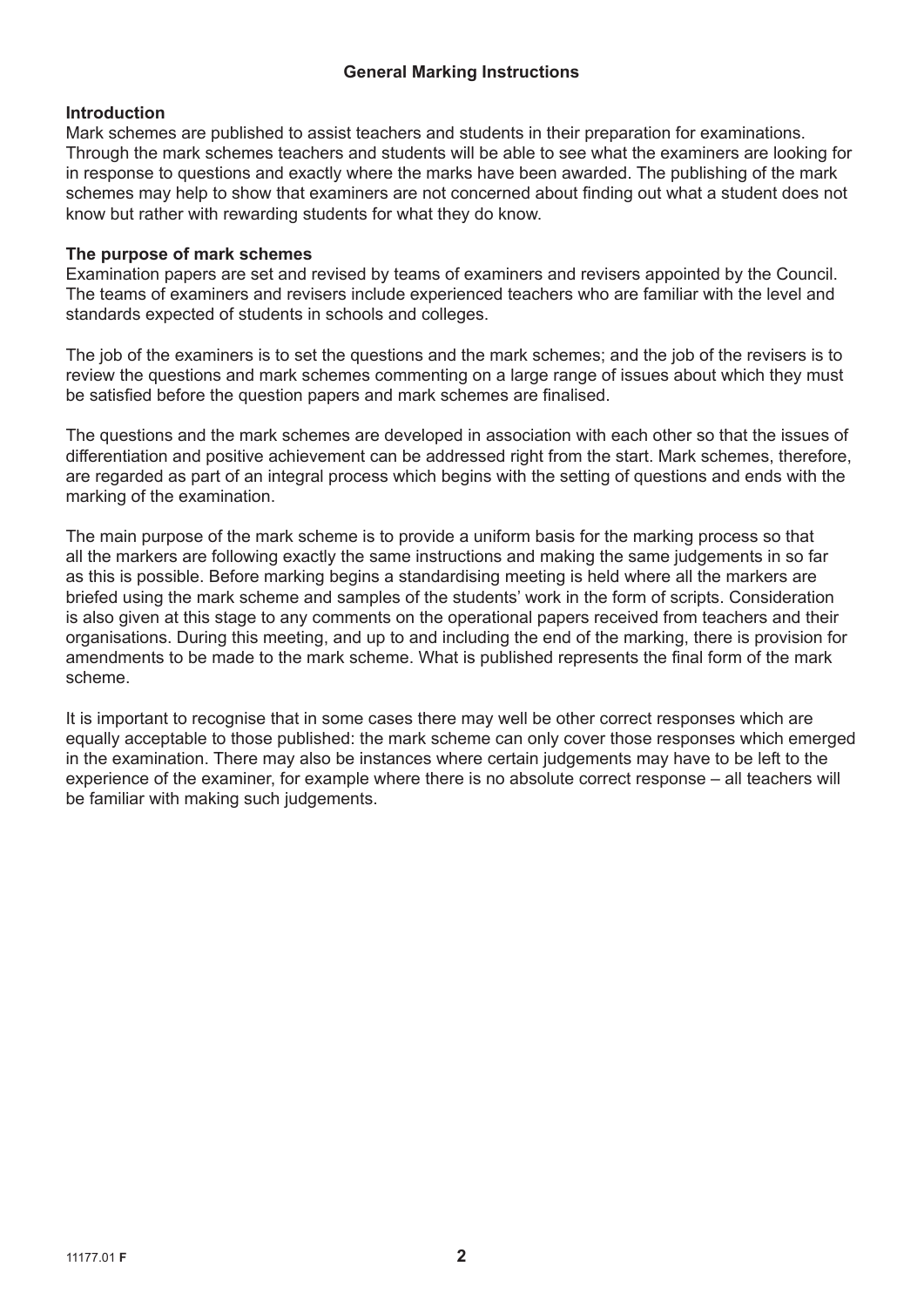#### **Section A**

|                         | <b>Section A</b>                      | AVAILABLE<br>MARKS |
|-------------------------|---------------------------------------|--------------------|
| $\mathbf{1}$            | $\mathbf C$                           |                    |
|                         | $2\quad C$                            |                    |
| $\mathbf{3}$            | D                                     |                    |
| $\overline{\mathbf{4}}$ | $\mathsf{D}$                          |                    |
| $\overline{\mathbf{5}}$ | $\mathsf C$                           |                    |
| $6\phantom{a}$          | $\mathsf D$                           |                    |
|                         | $7\quad C$                            |                    |
|                         | 8 D                                   |                    |
| $9$ B                   |                                       |                    |
| $10\quad A$             |                                       |                    |
|                         | [1] for each correct answer<br>$[10]$ | $10\,$             |
|                         | <b>Section A</b>                      | $10$               |
|                         |                                       |                    |
|                         |                                       |                    |
|                         |                                       |                    |
|                         |                                       |                    |
|                         |                                       |                    |
|                         |                                       |                    |
|                         |                                       |                    |
|                         |                                       |                    |
|                         |                                       |                    |
|                         |                                       |                    |
|                         |                                       |                    |
|                         |                                       |                    |
|                         |                                       |                    |
|                         |                                       |                    |
|                         |                                       |                    |
|                         |                                       |                    |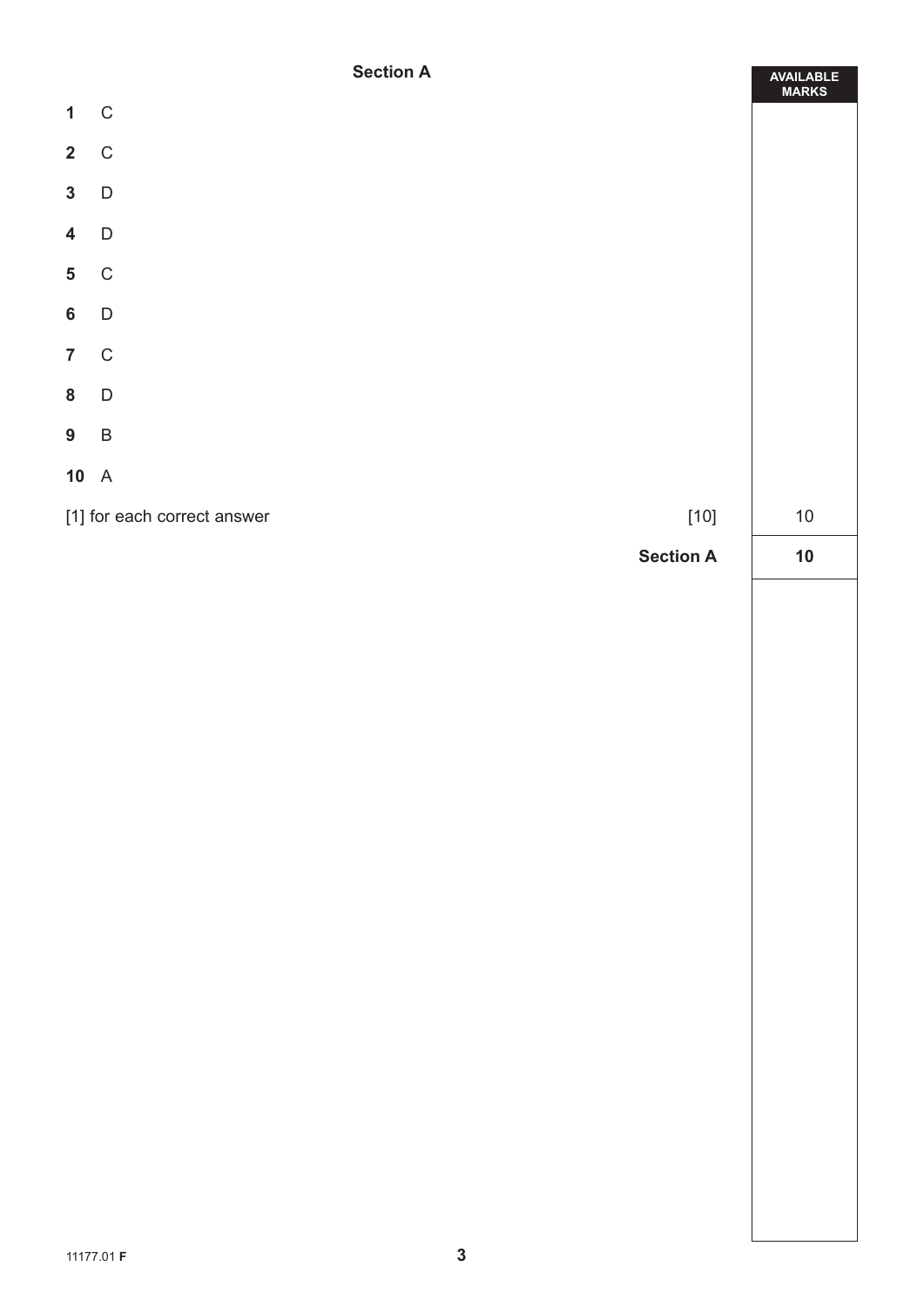|    |     | <b>Section B</b>                                                                                    |       | <b>AVAILABLE</b><br><b>MARKS</b> |
|----|-----|-----------------------------------------------------------------------------------------------------|-------|----------------------------------|
| 11 |     | (a) (i) (Enthalpy of) atomisation (of barium) [1]                                                   |       |                                  |
|    |     | (ii) 1st and 2nd ionisation energies (of barium) [1]                                                |       |                                  |
|    |     | (iii) Bond enthalpy (of chlorine)/twice the enthalpy of atomisation<br>(of chlorine) [1]            |       |                                  |
|    |     | (iv) (First) electron affinity (of chlorine) [1]                                                    | $[4]$ |                                  |
|    | (b) | The enthalpy change when 1 mole of an ionic compound is converted to<br>gaseous ions                |       |                                  |
|    |     | $([-1]$ for each error)                                                                             | $[2]$ |                                  |
|    |     | (c) $\Delta H = 175 + 1500 + 242 - (2 \times 364) - (-855)$<br>$= 2044 \text{ kJ} \text{ mol}^{-1}$ |       |                                  |
|    |     | $([-1]$ for each error)                                                                             | $[2]$ |                                  |
|    | (d) | Born-Haber (cycle)                                                                                  | $[1]$ |                                  |
|    | (e) | $\Delta H_{\text{soln}} = 2044 - 1309 - 2 (378)$<br>$= -21.0$ kJ mol <sup>-1</sup> [2]              |       |                                  |
|    |     | Enthalpy of solution is negative [1]                                                                | $[3]$ | 12                               |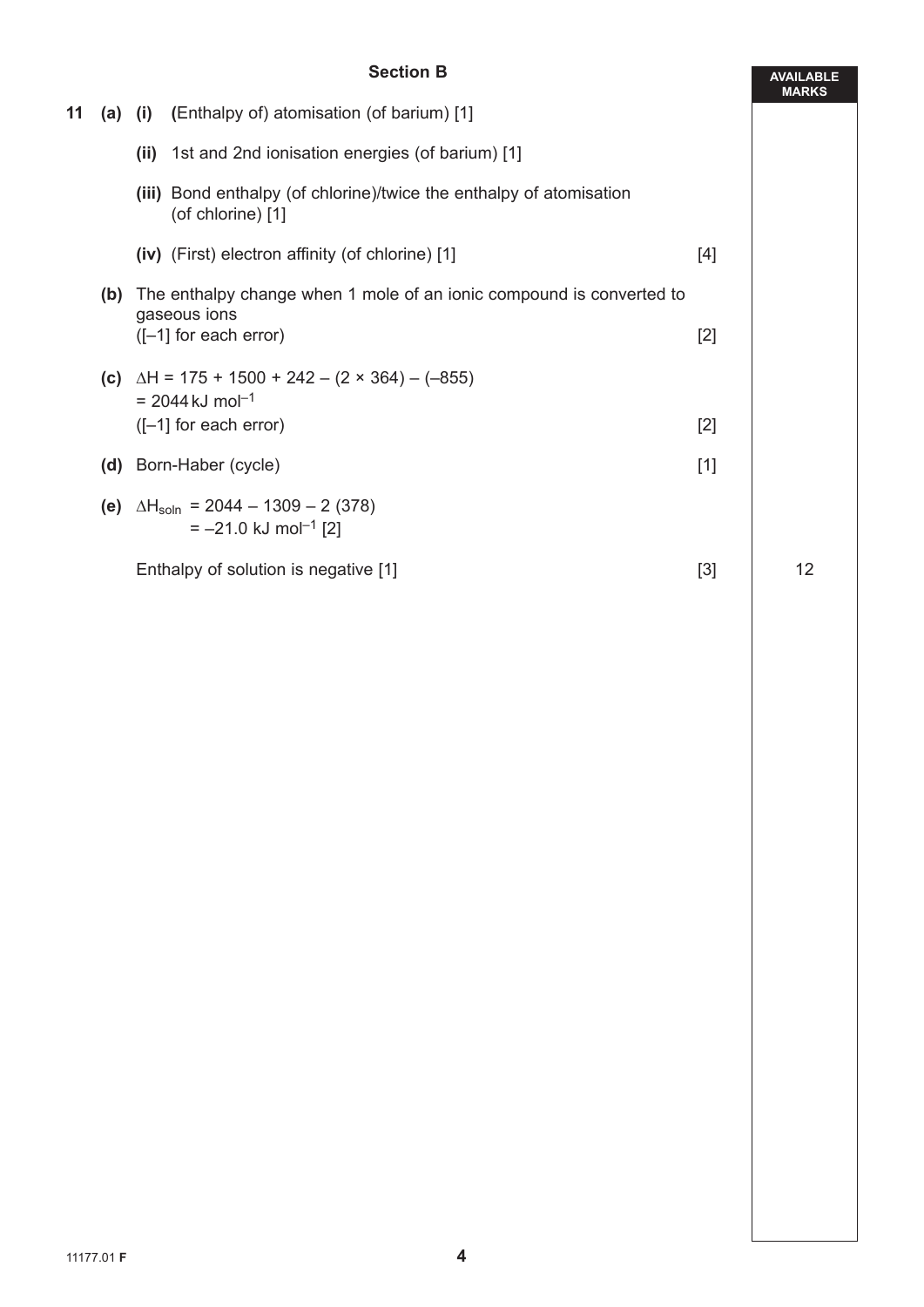| 12 | $(a)$ (i) |      | H<br>0—н<br>'Η<br>Н-                                                                                                                                                      |       | <b>AVAILABLE</b><br>MARKS |
|----|-----------|------|---------------------------------------------------------------------------------------------------------------------------------------------------------------------------|-------|---------------------------|
|    |           |      | Н<br>н                                                                                                                                                                    | $[1]$ |                           |
|    |           |      | (ii) (2-)hydroxybutane-1,4-dioic acid/(2-)hydroxybutanedioic acid<br>([-1] for each error)                                                                                | $[2]$ |                           |
|    | $(b)$ (i) |      | CIOCCH <sub>2</sub> CHCICOCI <sup>[1]</sup><br>HOCH <sub>2</sub> CH <sub>2</sub> CHOHCH <sub>2</sub> OH [1]<br>$(CH3)2CHOOCCH2CHOHCOOCH(CH3)2$                            |       |                           |
|    |           |      | ([-1] for each error)                                                                                                                                                     | $[4]$ |                           |
|    |           | (ii) | Butane-1,2,4-triol [1]                                                                                                                                                    | $[1]$ |                           |
|    | (c)       | (i)  | The melting point is high due to hydrogen bonding [1]<br>between the -COOH and the -OH/COOH groups in adjacent<br>molecules [1]<br>(2nd mark dependent on the first mark) | $[2]$ |                           |
|    |           |      | (ii) Moles malic acid = $558/134 = 4.16$ moldm <sup>-3</sup><br>$([-1]$ for each error)                                                                                   | $[2]$ |                           |
|    | $(d)$ (i) |      | A molecule which rotates the plane [1]<br>of plane polarised light [1]                                                                                                    | $[2]$ |                           |
|    |           | (ii) | $HOOC-(CHOH)-CH2-COOH$                                                                                                                                                    | $[1]$ |                           |
|    |           |      | (iii) A racemic mixture                                                                                                                                                   | $[1]$ |                           |
|    |           |      | (iv) Equal amounts/moles of both optically active isomers are formed                                                                                                      | $[1]$ | 17                        |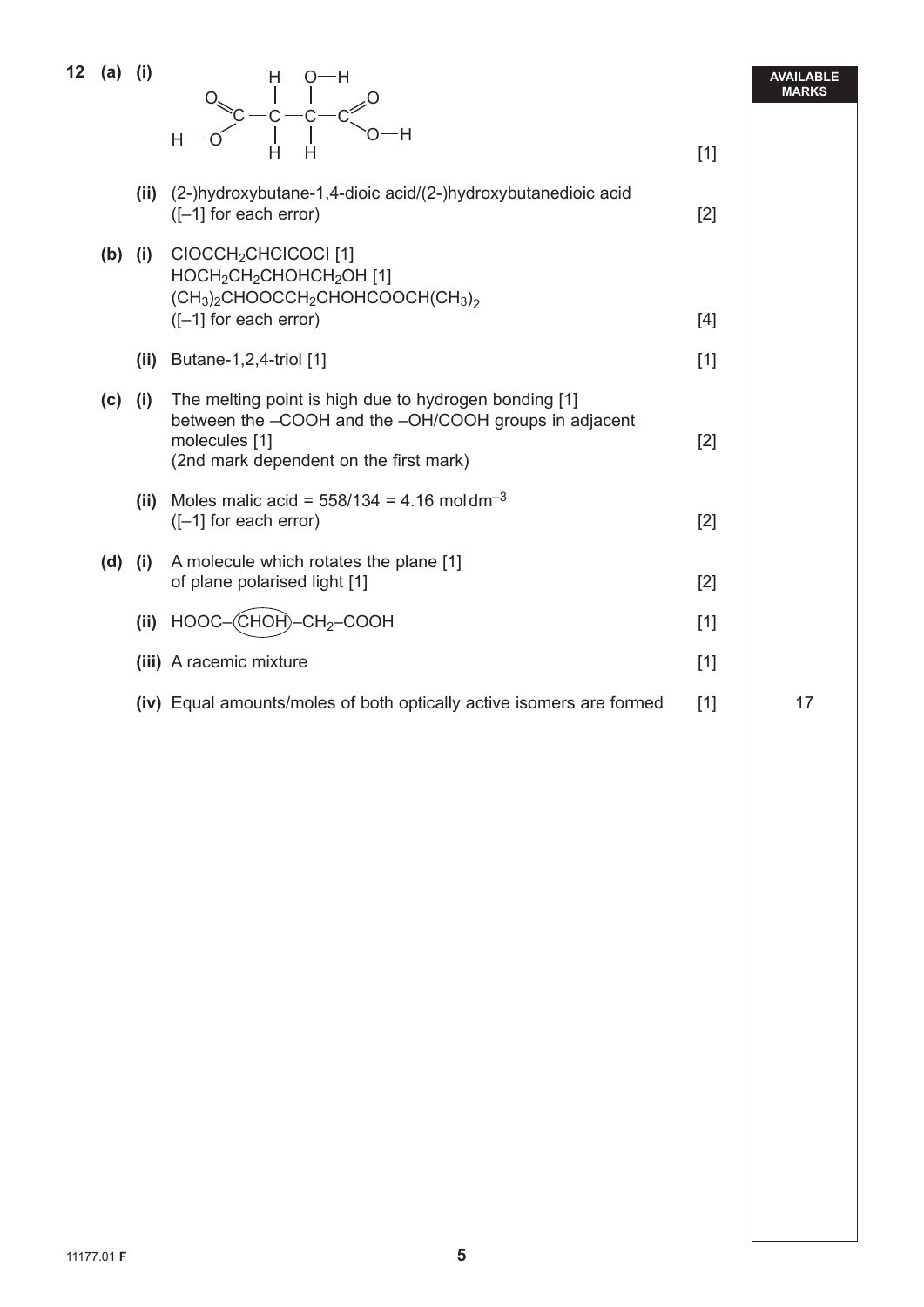- **13 (a)**  Record the pH
	- Calculate the concentration of OH–
	- Plot a graph of concentration of OH<sup>-</sup> against time
	- Take tangents from graph and find the gradient at different times
	- Plot gradient (rate) against concentration of sodium hydroxide
	- Shape of graph indicates order

| <b>Band</b> | <b>Response</b>                                                                                                                                                                                                                              | <b>Mark</b> |
|-------------|----------------------------------------------------------------------------------------------------------------------------------------------------------------------------------------------------------------------------------------------|-------------|
| A           | Candidates must use appropriate specialist terms<br>to describe the methodology using 5–6 points of<br>indicative content. They must use good spelling,<br>punctuation and grammar and the form and style are of<br>an excellent standard.   | $[5] - [6]$ |
| B.          | Candidates must use appropriate specialist terms<br>to describe the methodology using 3-4 points of<br>indicative content. They must use satisfactory spelling,<br>punctuation and grammar and the form and style are of<br>a good standard. | $[3]-[4]$   |
| C.          | Candidates describe the methodology using 1–2 points<br>of indicative content. They use limited correct spelling,<br>punctuation and grammar and the form and style is of<br>a basic standard.                                               | $  [1]-[2]$ |
|             | Not worthy of credit.                                                                                                                                                                                                                        | [0]         |

**(b)** (i) Rate = 
$$
k[CH_3COOC_2H_5][OH^-]
$$
 [2]

- **(ii)**  $1.13 \times 10^{-2} = k (0.152)(0.038)$  $k = 1.13 \times 10^{-2} / (0.152)(0.038) = 1.96$  [1] Unit = mol<sup>-1</sup> dm<sup>3</sup> s<sup>-1</sup> [1] [2]
- **(iii)** The rate of the reaction will increase (but concentrations will remain the same) [1] Therefore the rate constant is increased [1] [2]

| (c) | (i) |                    |      |            | $CH_3COOH$ $C_4H_9OH$ $CH_3COOC_4H_9$ $H_2O$ |      |
|-----|-----|--------------------|------|------------|----------------------------------------------|------|
|     |     | Initial moles      | 0.75 |            |                                              | 2.78 |
|     |     | <b>Final moles</b> | 0.25 | $X - 0.50$ | 0.5                                          | 3.28 |

$$
3 = (0.5)(3.28)/(0.25)(X - 0.5)
$$
  
\n
$$
(X - 0.5) = \frac{1.64}{(3 \times 0.25)} = 2.187
$$
  
\n
$$
X = 2.687
$$
  
\n
$$
X = 2.687
$$
  
\n
$$
X = 2.687
$$
  
\n
$$
2.687 \times 74 = 198.84g = 200g \text{ or } 2.0 \times 10^2 g \text{ or } 0.20 \text{ kg}
$$
  
\n
$$
\text{(unit essential, [-1] for each error)}
$$
\n
$$
\text{[4]}
$$
\n
$$
\text{(ii) The equilibrium will move to the left [1] (reducing the concentration of the products)}
$$
\n
$$
\text{To remove the heat [1]}
$$
\n
$$
\text{[2]}
$$

 **(iii)** There are equal numbers of molecules/moles on both sides of the equation [1] or K = concentration/concentration, hence no units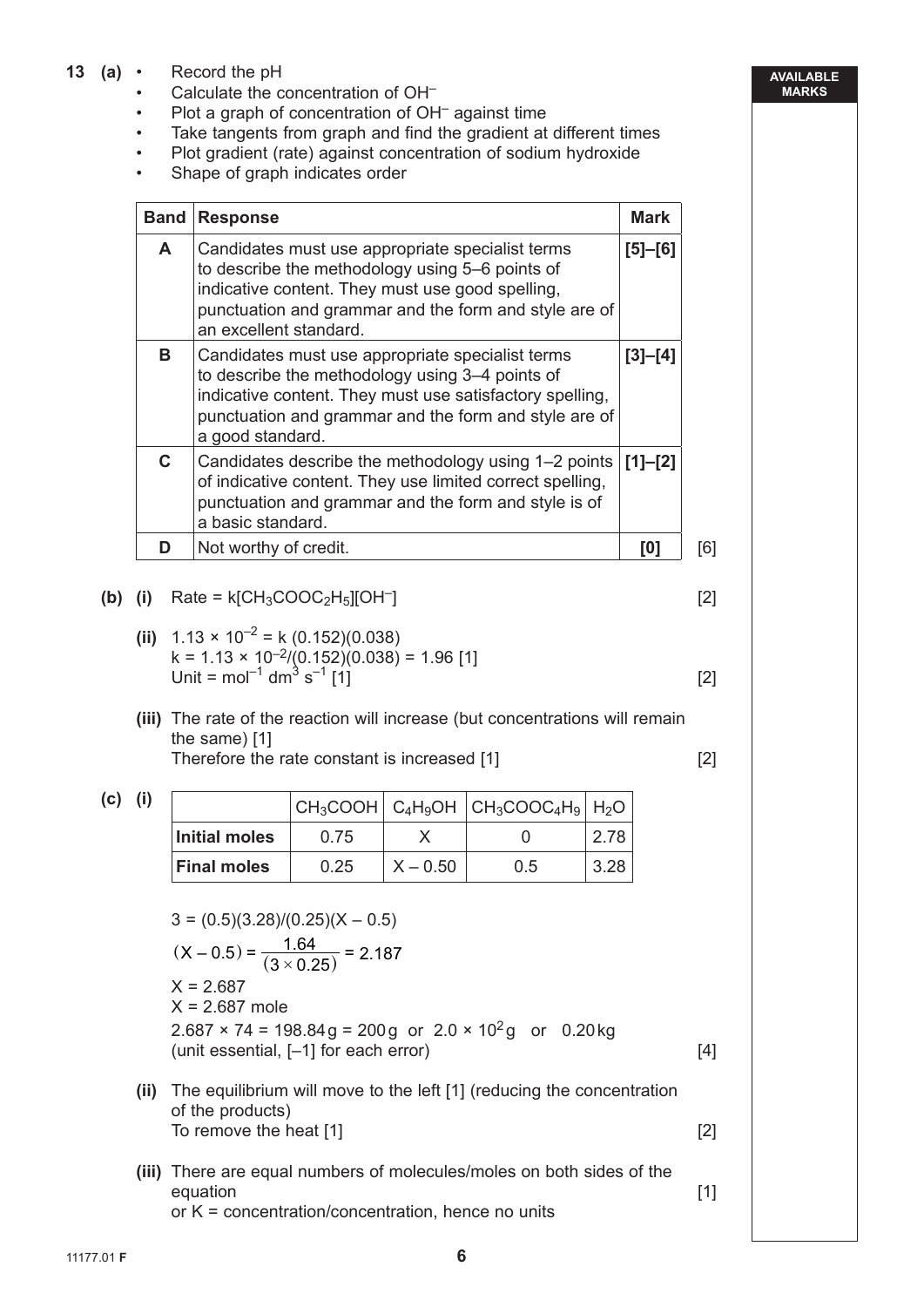|       | (d) (i) $H_2C - O - CO(CH_2)_{16}CH_3$<br>$\mathcal{L}(\mathcal{L})$<br>$HC - O - CO(CH2)16CH3$   |       | <b>AVAILABLE</b><br><b>MARKS</b> |
|-------|---------------------------------------------------------------------------------------------------|-------|----------------------------------|
|       | $H_2C - O - CO(CH_2)$ <sub>7</sub> CHCH(CH <sub>2</sub> ) <sub>7</sub> CH <sub>3</sub>            | [2]   |                                  |
|       | (must have two stearic and one oleic, any order. [-1] for each error)                             |       |                                  |
| (ii)  | (A reaction where) the alkyl group of an ester is exchanged with the<br>alkyl group of an alcohol | [2]   |                                  |
| (iii) | Biodiesel<br>Margarine/spreads                                                                    | $[2]$ | 25                               |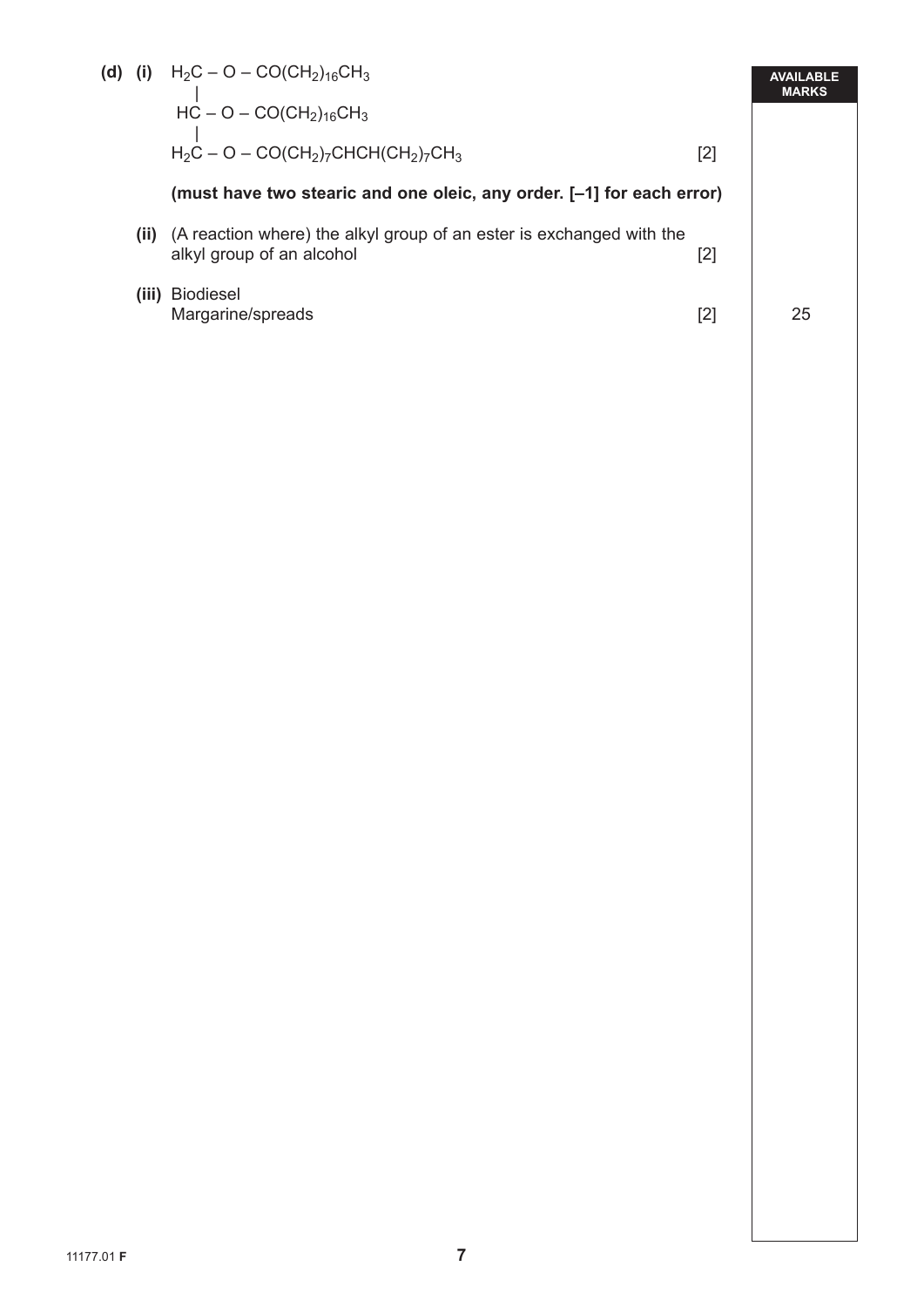- **14 (a)** Butane-2,3-dione [1]
	- **(b)** (i)  $CH_3CH(OH)CH(OH)CH_3 + 2[O]$

$$
\rightarrow CH_3COCOCH_3 + 2H_2O
$$
 [2]

- (ii) Acidified sodium/potassium dichromate(VI)/H<sub>2</sub>SO<sub>4</sub> and K<sub>2</sub>Cr<sub>2</sub>O<sub>7</sub> [1]  $\text{Heat}$  [1] [2]
- **(iii)**  Distil at a range of 88–90 °C
	- Collect sample in named container
	- Add anhydrous calcium chloride/sodium sulfate/ magnesium sulfate
	- Swirl until clear/no longer cloudy
	- Compare spectrum with pure diacetyl
	- They should be the same

| <b>Band</b> | <b>Response</b>                                                                                                                                                                                                                              | <b>Mark</b> |
|-------------|----------------------------------------------------------------------------------------------------------------------------------------------------------------------------------------------------------------------------------------------|-------------|
| A           | Candidates must use appropriate specialist terms<br>to describe the methodology using 5–6 points of<br>indicative content. They must use good spelling,<br>punctuation and grammar and the form and style are of<br>an excellent standard.   | $[5] - [6]$ |
| в           | Candidates must use appropriate specialist terms<br>to describe the methodology using 3-4 points of<br>indicative content. They must use satisfactory spelling,<br>punctuation and grammar and the form and style are of<br>a good standard. | $[3]-[4]$   |
| C.          | Candidates describe the methodology using 1–2 points<br>of indicative content. They use limited correct spelling,<br>punctuation and grammar and the form and style is of<br>a basic standard.                                               | $[1]-[2]$   |
|             | Not worthy of credit.                                                                                                                                                                                                                        | LO.         |

[6]

 **(c) (i)**  $CH<sub>3</sub>$ 

$$
c = 0
$$
\n
$$
c = 0
$$
\n
$$
C = 0
$$
\n
$$
C = 0
$$
\n
$$
C = 0
$$
\n
$$
C = 0
$$
\n
$$
C = 0
$$
\n
$$
C = 0
$$
\n
$$
C = 0
$$
\n
$$
C = 0
$$
\n
$$
C = 0
$$
\n
$$
C = 0
$$
\n
$$
C = 0
$$
\n
$$
C = 0
$$
\n
$$
C = 0
$$
\n
$$
C = 0
$$
\n
$$
C = 0
$$
\n
$$
C = 0
$$
\n
$$
C = 0
$$
\n
$$
C = 0
$$
\n
$$
C = 0
$$
\n
$$
C = 0
$$
\n
$$
C = 0
$$
\n
$$
C = 0
$$
\n
$$
C = 0
$$
\n
$$
C = 0
$$
\n
$$
C = 0
$$
\n
$$
C = 0
$$
\n
$$
C = 0
$$
\n
$$
C = 0
$$
\n
$$
C = 0
$$
\n
$$
C = 0
$$
\n
$$
C = 0
$$
\n
$$
C = 0
$$
\n
$$
C = 0
$$
\n
$$
C = 0
$$
\n
$$
C = 0
$$
\n
$$
C = 0
$$
\n
$$
C = 0
$$
\n
$$
C = 0
$$
\n
$$
C = 0
$$
\n
$$
C = 0
$$
\n
$$
C = 0
$$
\n
$$
C = 0
$$
\n
$$
C = 0
$$
\n
$$
C = 0
$$
\n
$$
C = 0
$$
\n
$$
C = 0
$$
\n
$$
C = 0
$$
\n
$$
C = 0
$$
\n
$$
C = 0
$$
\n
$$
C = 0
$$
\n
$$
C = 0
$$
\n
$$
C = 0
$$
\n
$$
C =
$$

**(ii)** Yellow/orange crystals/solid [1]

- 
- **(iii)** The melting point would be lower with one molecule [1] Smaller RMM of product [1] [2] 16 or vice versa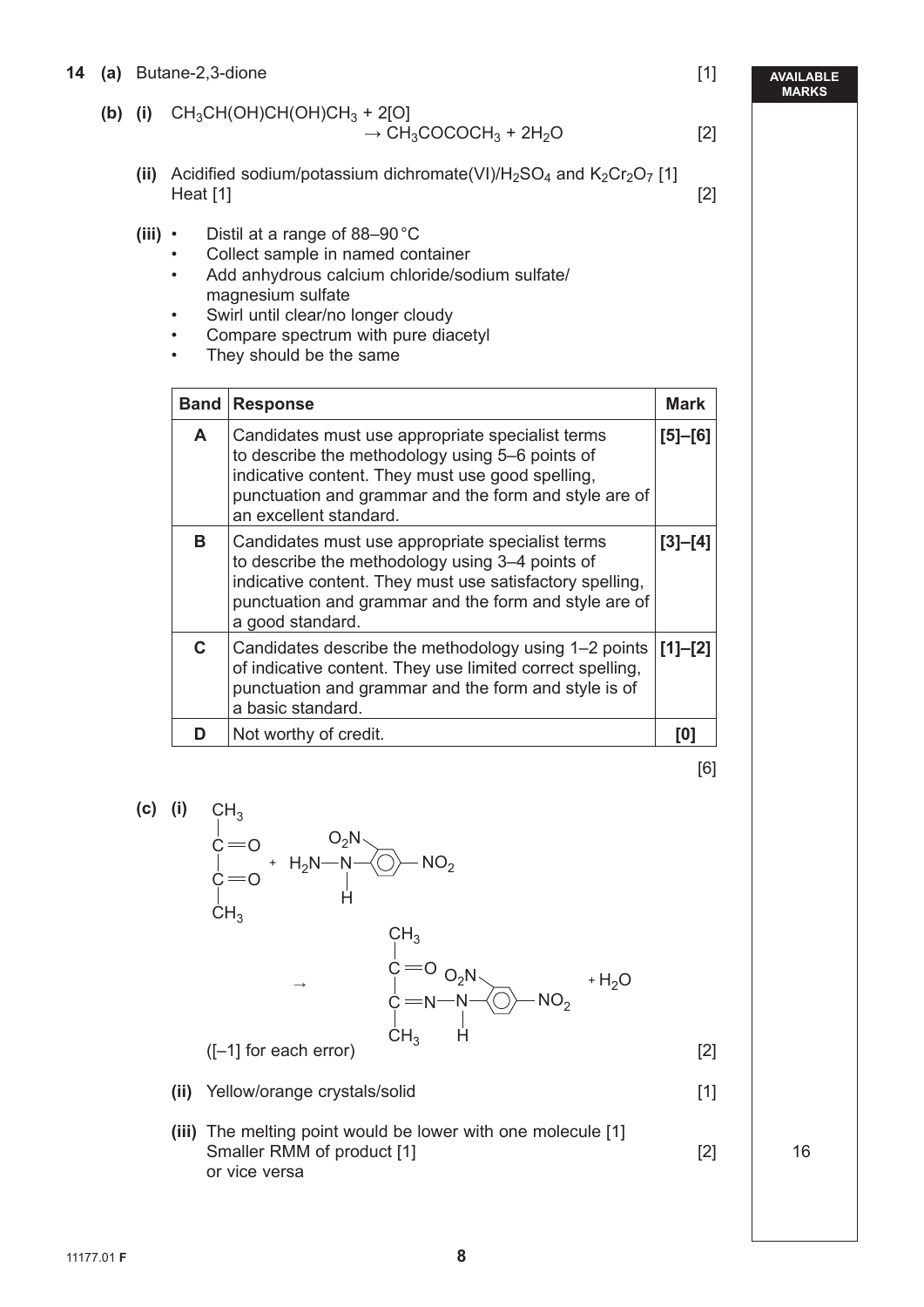| 15 |           | $(a)$ $(i)$ | An ion or molecule which attacks regions of high electron density                                                                               | $[2]$ | <b>AVAILABLE</b><br><b>MARKS</b> |
|----|-----------|-------------|-------------------------------------------------------------------------------------------------------------------------------------------------|-------|----------------------------------|
|    |           | (ii)        | A hydrogen atom on the benzene is replaced by an acyl group                                                                                     | $[1]$ |                                  |
|    | $(b)$ (i) |             | $CH_3COOH + PCl_5 \rightarrow CH_3COCl + POCl_3 + HCl$                                                                                          | $[1]$ |                                  |
|    |           | (ii)        | $PCI5/CH3COCI$ reacts with water                                                                                                                | $[1]$ |                                  |
|    |           |             | (iii) $CH_3COCl + A[Cl_3 \rightarrow CH_3CO^+ + A[Cl_4^-]$                                                                                      | $[1]$ |                                  |
|    |           | (iv)        | $\textcircled{3}$ <sup>-3</sup> coch <sub>3</sub> $\rightarrow$ $\textcircled{4}$ <sup>H</sup> coch <sub>3</sub><br>$+H^+$<br>COCH <sub>3</sub> |       |                                  |
|    |           |             | $H^+$ + AICI <sub>4</sub> $\rightarrow$ AICI <sub>3</sub> + HCI                                                                                 | $[4]$ | 10                               |
|    |           |             | (curly arrows [1])                                                                                                                              |       |                                  |